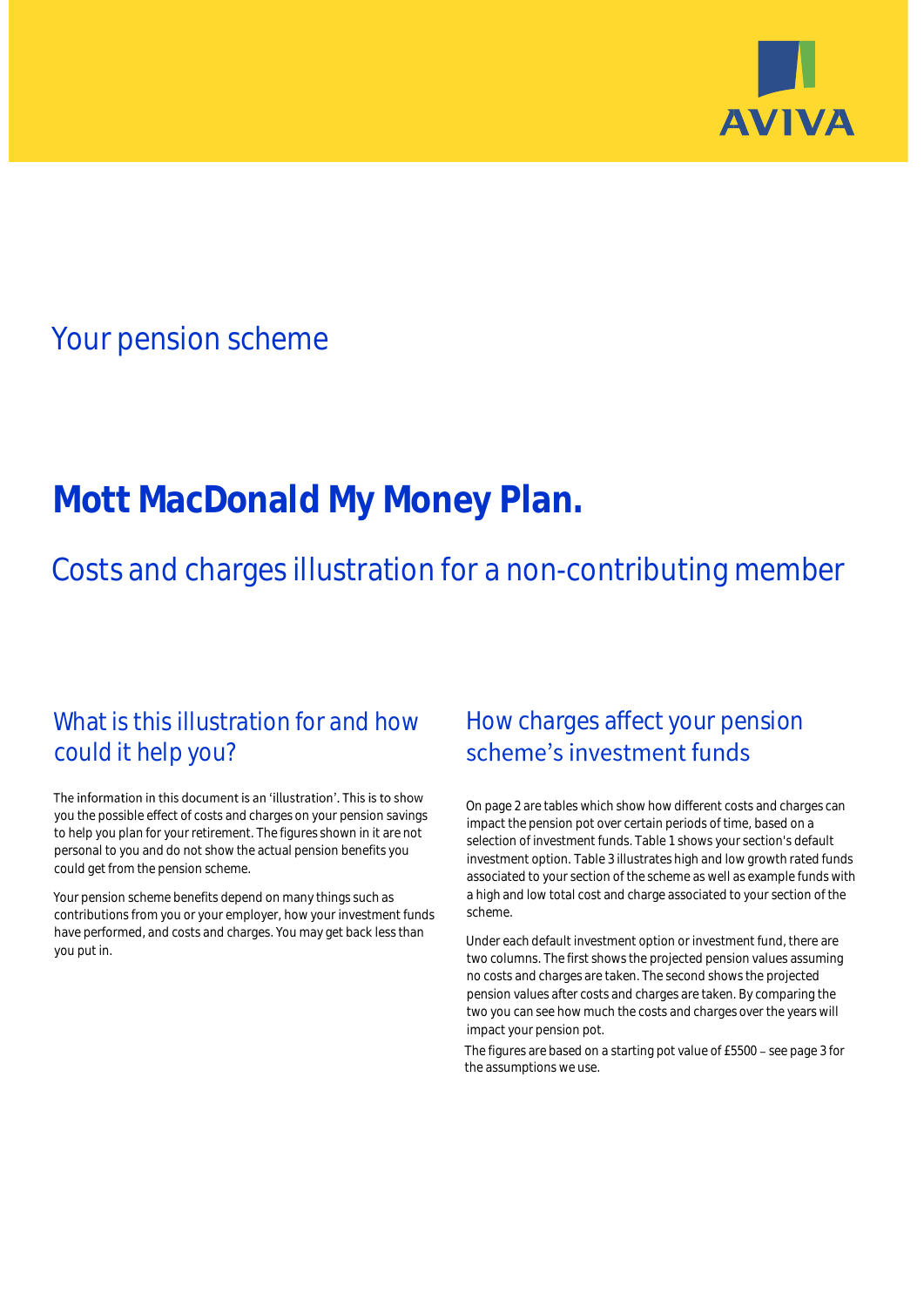### **Table 1**

| Illustration of effect of costs and charges on the Default Investment Option in<br><b>Mott MacDonald My Money Plan.</b> |                                        |                                    |  |  |  |  |  |  |
|-------------------------------------------------------------------------------------------------------------------------|----------------------------------------|------------------------------------|--|--|--|--|--|--|
|                                                                                                                         | <b>LIP Drawdown</b>                    |                                    |  |  |  |  |  |  |
|                                                                                                                         | Assumed growth rate 3.9% (p.a.)        |                                    |  |  |  |  |  |  |
|                                                                                                                         | Assumed costs and charges 0.57% (p.a.) |                                    |  |  |  |  |  |  |
| At end of year                                                                                                          | Projected value assuming no            | <b>Projected value after costs</b> |  |  |  |  |  |  |
|                                                                                                                         | costs and charges are taken            | and charges are taken              |  |  |  |  |  |  |
| $\mathbf{1}$                                                                                                            | £5,610                                 | £5,590                             |  |  |  |  |  |  |
| $\overline{2}$                                                                                                          | £5,720                                 | £5,680                             |  |  |  |  |  |  |
| 3                                                                                                                       | £5,830                                 | £5,770                             |  |  |  |  |  |  |
| 4                                                                                                                       | £5,940                                 | £5,860                             |  |  |  |  |  |  |
| 5                                                                                                                       | £6,060                                 | £5,950                             |  |  |  |  |  |  |
| 10                                                                                                                      | £6,670                                 | £6,440                             |  |  |  |  |  |  |
| 15                                                                                                                      | £7,350                                 | £6,970                             |  |  |  |  |  |  |
| 20                                                                                                                      | £8,090                                 | £7,540                             |  |  |  |  |  |  |
| 25                                                                                                                      | £8,880                                 | £8,110                             |  |  |  |  |  |  |
| 30                                                                                                                      | £9,660                                 | £8,610                             |  |  |  |  |  |  |
| 35                                                                                                                      | £10,400                                | £9,030                             |  |  |  |  |  |  |
| 40                                                                                                                      | £11,200                                | £9,360                             |  |  |  |  |  |  |
| 45                                                                                                                      | £11,800                                | £9,570                             |  |  |  |  |  |  |
| 50                                                                                                                      | £12,200                                | £9,530                             |  |  |  |  |  |  |

### **Table 2**

| List of Funds included in the Default Investment Option |                                                                                                                                                                                            |                    |  |  |  |  |  |  |
|---------------------------------------------------------|--------------------------------------------------------------------------------------------------------------------------------------------------------------------------------------------|--------------------|--|--|--|--|--|--|
|                                                         | <b>Total Cost and</b><br><b>Fund name</b><br>Charge (p.a.)<br>Av MyM LIP Bond<br>0.28%<br>Av MyM LIP Global Equity<br>0.35%<br>Av MyM LIP Cash<br>0.31%<br>Av MyM LIP Diversified<br>1.10% | <b>Growth Rate</b> |  |  |  |  |  |  |
|                                                         |                                                                                                                                                                                            | (p.a.)             |  |  |  |  |  |  |
|                                                         |                                                                                                                                                                                            | 1.50%              |  |  |  |  |  |  |
|                                                         |                                                                                                                                                                                            | 4.50%              |  |  |  |  |  |  |
|                                                         |                                                                                                                                                                                            | 0.50%              |  |  |  |  |  |  |
|                                                         |                                                                                                                                                                                            | 3.00%              |  |  |  |  |  |  |
|                                                         |                                                                                                                                                                                            |                    |  |  |  |  |  |  |
|                                                         |                                                                                                                                                                                            |                    |  |  |  |  |  |  |
|                                                         |                                                                                                                                                                                            |                    |  |  |  |  |  |  |
|                                                         |                                                                                                                                                                                            |                    |  |  |  |  |  |  |
|                                                         |                                                                                                                                                                                            |                    |  |  |  |  |  |  |
|                                                         |                                                                                                                                                                                            |                    |  |  |  |  |  |  |

#### **Aviva Life & Pensions UK Limited.**

Registered in England No. 3253947. Registered office: Aviva, Wellington Row, York, YO90 1WR. Authorised by the Prudential Regulation Authority and regulated by the Financial Conduct Authority and the Prudential Regulation Authority. Firm Reference Number 185896. **aviva.co.uk** TEMP GFI NG071309 09/2018